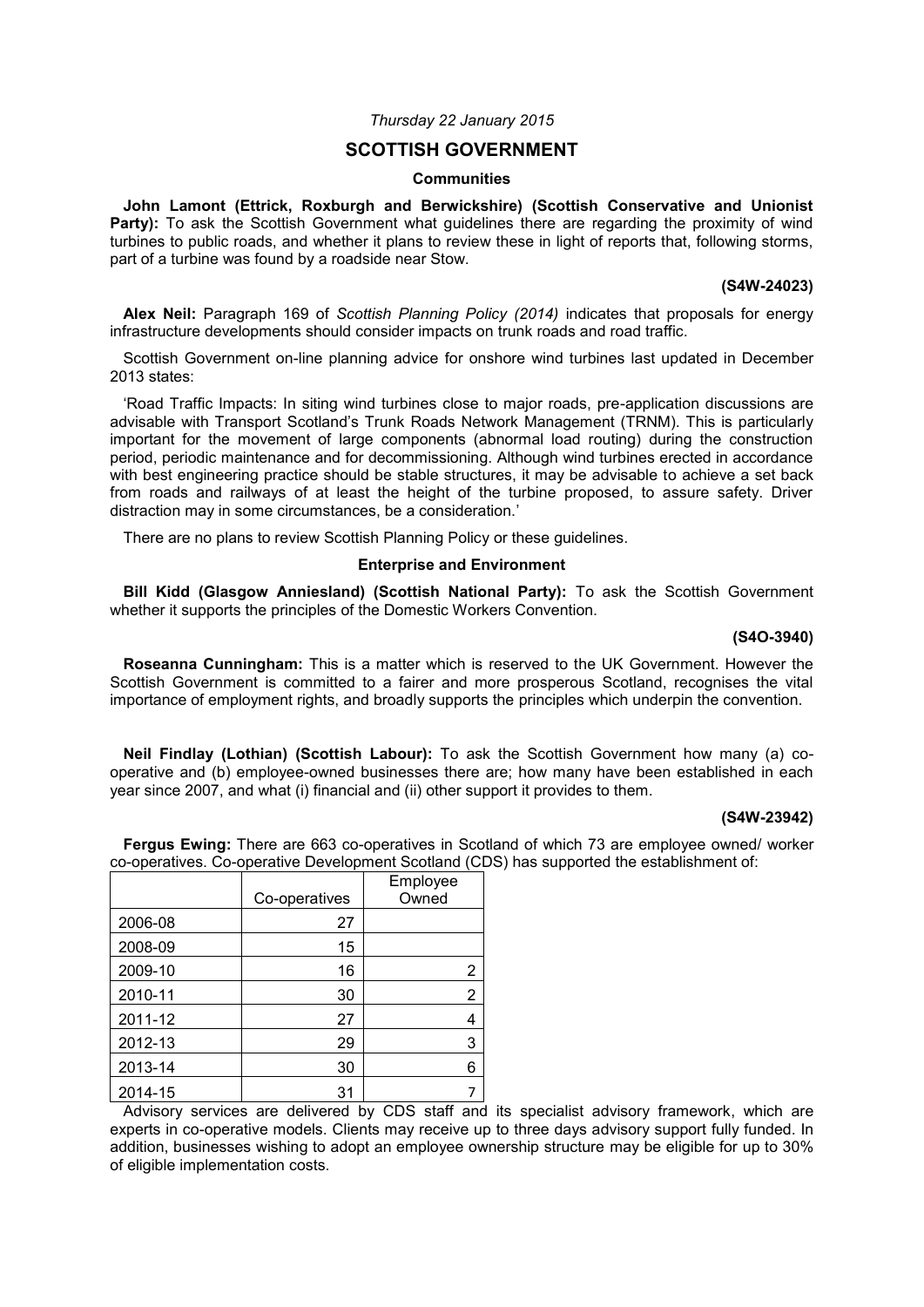**Tavish Scott (Shetland Islands) (Scottish Liberal Democrats):** To ask the Scottish Government what its position is on introducing a ban on single-use Styrofoam products.

### **(S4W-23978)**

**Richard Lochhead:** The Scottish Government is considering a number of options in line with the commitment in the national litter strategy to influence product design of frequently littered items to reduce their environmental impact. This could include looking at whether changes in materials used would be viable and offer environmental benefits without unintended consequences. However, we note a number of US cities have introduced bans on Styrofoam products, most recently New York City. We are keen to learn from these cities' experience of introducing and implementing such bans.

**Murdo Fraser (Mid Scotland and Fife) (Scottish Conservative and Unionist Party):** To ask the Scottish Government for what reason it has requested additional submissions on wild land issues for certain applications for consent for wind turbine developments on areas of designated wild land and not others.

#### **(S4W-23984)**

**Fergus Ewing:** No two wind farm applications are the same. The Scottish Government will request submission of further information or seek further views of interested parties only where that is required to help ministers come to a properly informed decision.

**Murdo Fraser (Mid Scotland and Fife) (Scottish Conservative and Unionist Party):** To ask the Scottish Government what its policy is on dealing with applications for wind turbine developments on areas designated as wild land submitted prior to the adoption of the *National Planning Framework 3* and the new *Scottish Planning Policy.*

### **(S4W-23985)**

Fergus Ewing: The Scottish Government's policy for wind turbine developments on areas of wild land is primarily set out in the *2014 Scottish Planning Policy*. Decisions will consider the up-to-date policy which is in place at the point of decision, not that which is in place at the point of submission.

**Murdo Fraser (Mid Scotland and Fife) (Scottish Conservative and Unionist Party):** To ask the Scottish Government what it considers to be a reasonable timescale for the determination of applications to the Energy Consents Unit for wind turbine developments.

#### **(S4W-23986)**

**Fergus Ewing:** The Energy Consents and Deployment Unit have an aspirational target of nine months from the point of application for ministers' determination of wind farm applications where there is no public inquiry or the need for submission of further environmental information, i.e. addenda to the application. However, applications vary in complexity and some require considerably more time.

**Kenneth Gibson (Cunninghame North) (Scottish National Party):** To ask the Scottish Government, further to the answer to question S4W-23683 by Richard Lochhead on 9 January 2015, for what reason it plans to wait until 2016 before announcing the next steps in relation to the introduction of the compulsory microchipping of dogs.

#### **(S4W-23987)**

**Richard Lochhead:** Due to an error for which we apologise the answer to S4W-23683 was drafted in 2014 but not released until 9 January 2015. 'Early next year' was intended to refer to 2015.

**Patrick Harvie (Glasgow) (Scottish Green Party):** To ask the Scottish Government, in light of the Smith Commission's recommendation that onshore oil and gas licensing be devolved, what its role will be with the 14th Landward Licensing Round.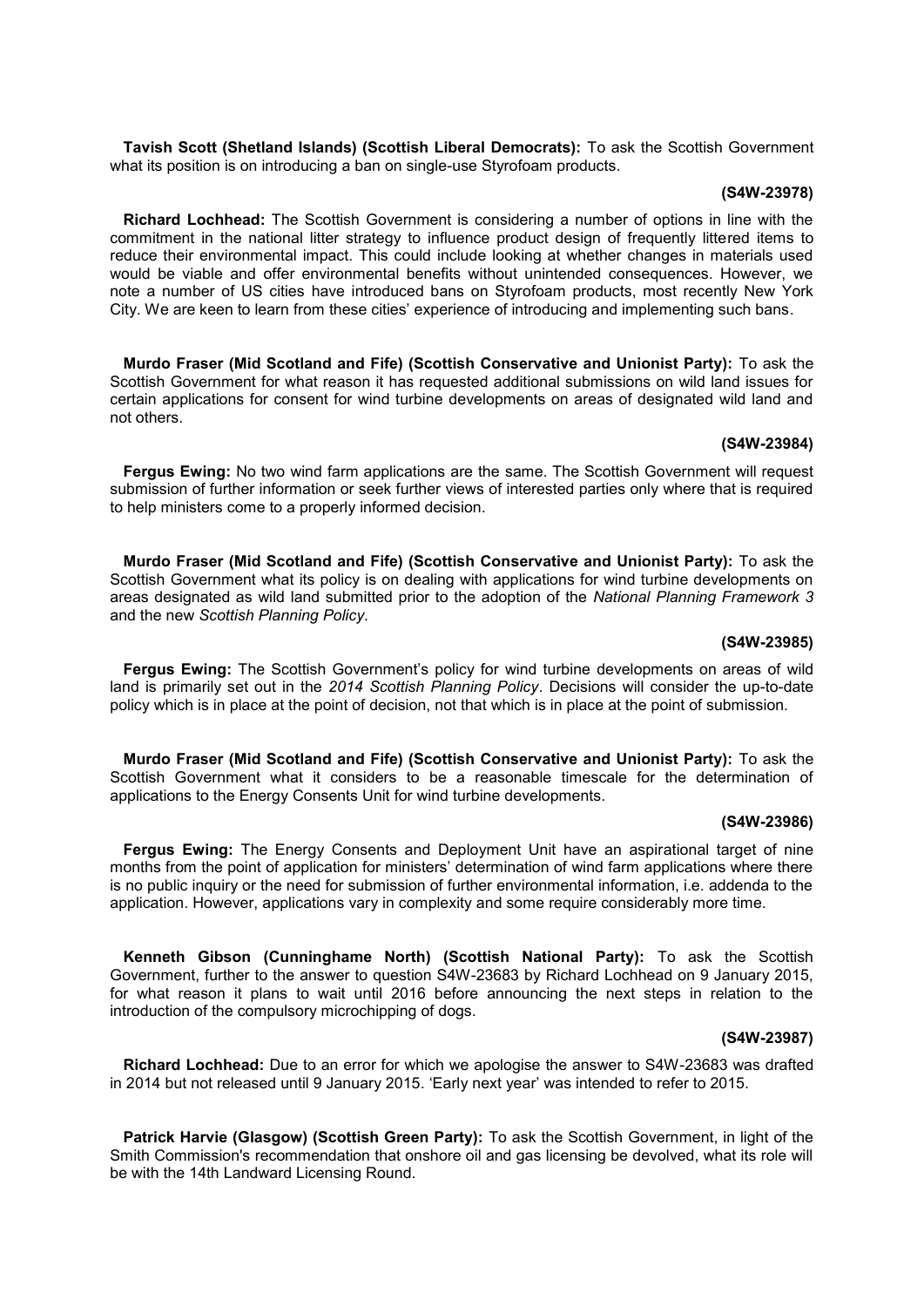### **(S4W-24008)**

**Fergus Ewing:** The Scottish Government is supportive of the devolution of these energy powers to Scotland and we will work jointly with the UK Government to take forward The Smith Commission recommendations in full and as quickly as possible. However, onshore oil and gas licensing is currently a matter reserved to the UK Parliament and the Scottish Government has had no role in the 14th Landward Licensing Round.

# **Finance**

**Jackie Baillie (Dumbarton) (Scottish Labour):** To ask the Scottish Government what the Scottish Fiscal Commission's budget is and what reports (a) it has produced and (b) are planned.

#### **(S4W-23937)**

**John Swinney:** The Scottish Fiscal Commission has been allocated an indicative annual operating budget of £20,000. The Scottish Government will however ensure that the commission has access to the necessary resources to enable it to fulfil its functions.

The Scottish Fiscal Commission published its first report on the Scottish Government's forecasts of devolved tax revenues and on the economic determinants which underpin the Scottish Government's forecasts of non-domestic rate income on 9 October 2014. The commission's report can be accessed at: <http://www.scottishfiscalcommission.org/>

The Scottish Fiscal Commission will be required to report on any future devolved tax forecasts published by the Scottish Government.

**Neil Findlay (Lothian) (Scottish Labour):** To ask the Scottish Government what its position is on (a) public sector and (b) private employers publishing details of their pay ratios.

### **(S4W-23965)**

**John Swinney:** In the private sector, the Large and Medium-sized Companies and Groups (Accounts and Reports) (Amendment) Regulations 2013 require that the directors' remuneration policy of large and medium-sized UK companies must contain a statement of consideration of employment conditions elsewhere in the company and group where relevant. Specifically, this must set out 'whether any remuneration comparison measurements were used and if so, what they were, and how that information was taken into account'. Such comparison measurements could include the use of pay ratios or similar.

In relation to the public sector, the UK Government's Financial Reporting Manual requires central government bodies to disclose the ratio between the median remuneration of the public body's staff and the mid-point of the banded remuneration of the highest paid executive director. The Scottish Government and health boards disclose this information in the accounts published annually.

Pay for local government employees is a matter for local authorities. The regulations for the remuneration reports for local authorities are set out in the Local Government Accounts (Scotland) Regulations 1985 (as amended by the Local Authority (Scotland) Amendment Regulations 2011. We believe it would be beneficial for pay ratios to be published.

# **Health and Social Care**

**Rhoda Grant (Highlands and Islands) (Scottish Labour):** To ask the Scottish Government in which NHS boards mental health first aid training took place in (a) 2012-13 and (b) 2013-14.

#### **(S4W-23925)**

**Jamie Hepburn:** Scottish Mental Health First Aid courses are run by partners from across public services on behalf of NHS Health Scotland. The number of courses ran during 2012–13 and 2013–14 classed in each health board is as follows:

| Board Area                | 2012-13   2013-14 |
|---------------------------|-------------------|
| <b>Ayrshire and Arran</b> |                   |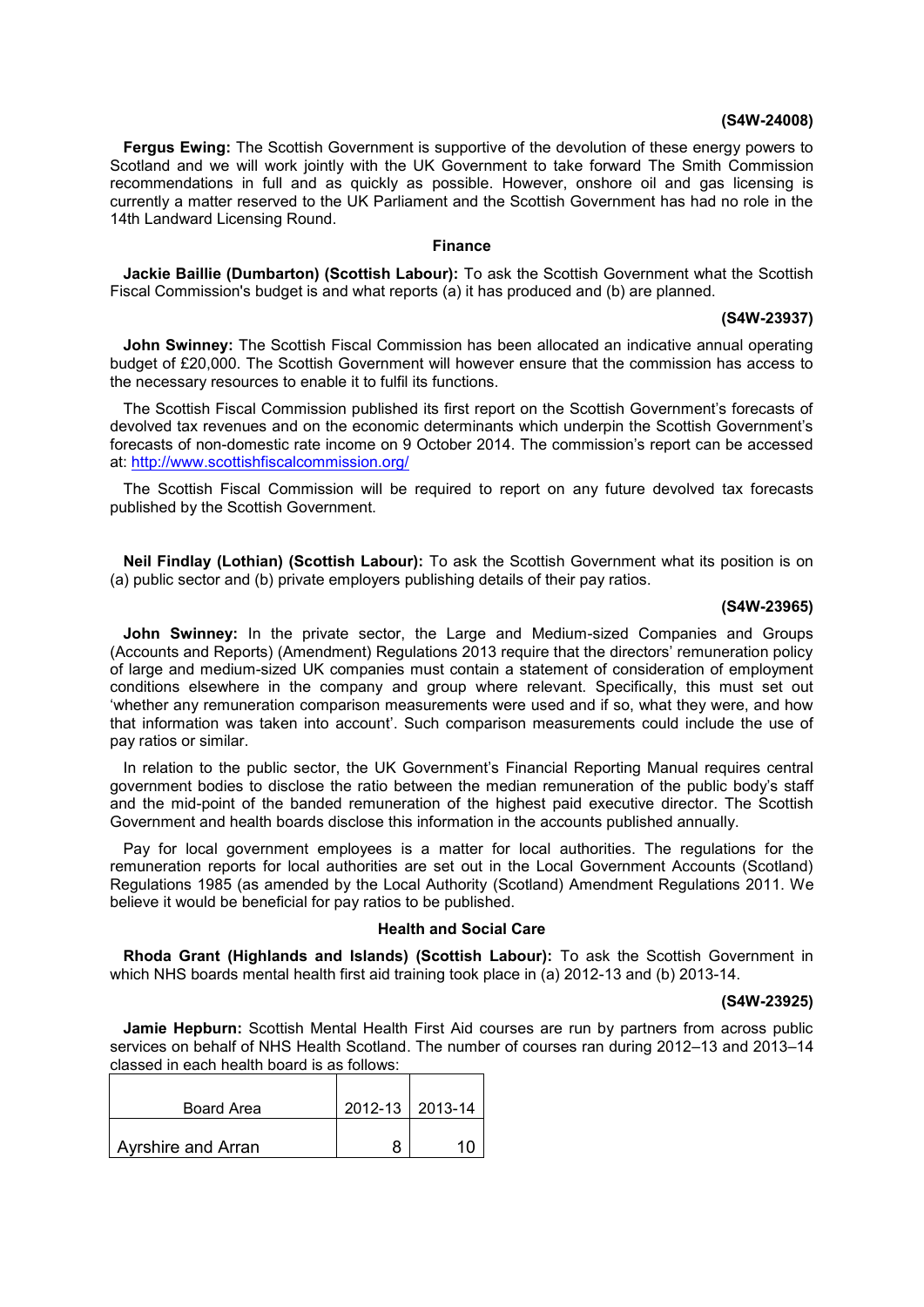| Board Area                | 2012-13        | 2013-14 |
|---------------------------|----------------|---------|
| Dumfries and Galloway     | 5              | 11      |
| Fife                      | 21             | 25      |
| Forth Valley              | 25             | 34      |
| Grampian                  | 17             | 17      |
| Greater Glasgow and Clyde | 77             | 85      |
| Highland                  | 9              | 13      |
| Lanarkshire               | 26             | 14      |
| Lothian                   | 49             | 42      |
| Orkney                    | 0              | 0       |
| <b>Scottish Borders</b>   | $\overline{2}$ | 2       |
| Shetland                  | $\overline{2}$ | 3       |
| <b>Tayside</b>            | 25             | 26      |
| <b>Western Isles</b>      | 1              | 1       |

# **Learning and Justice**

**Gordon MacDonald (Edinburgh Pentlands) (Scottish National Party):** To ask the Scottish Government what steps it is taking to address barriers to employment faced by black and ethnic minority women.

# **(S4O-3939)**

**Annabelle Ewing:** The Scottish Government recognises the particular barriers to employment often faced by black and ethnic minority women. For new Scots, this often includes language difficulties and a lack of understanding of the skills required for particular jobs.

That is why last week I announced that the Scottish Government is funding the Women Into Sustainable Employment programme, a joint delivery and knowledge exchange venture between Bridges Programmes, Glasgow City College and the Dundee International Women's Centre.

Over a year, the programme will provide vocational English for speakers of other languages (ESOL) training to 105 women in total – 75 in Glasgow and 30 in Dundee in growth sectors including early years education; bio-science; hospitality/tourism; finance; and customer service. We are hopeful that if successful, the learning from this sector specific approach can become a feature of future ESOL delivery in Scotland.

**Mary Scanlon (Highlands and Islands) (Scottish Conservative and Unionist Party):** To ask the Scottish Government how many people under 25 have not been in education, employment or training in each year since 2007.

#### **(S4W-23916)**

**Roseanna Cunningham:** The Annual Population Survey provides the preferred measure for not in education, employment or training (NEET) for the population in Scotland. The latest headline NEET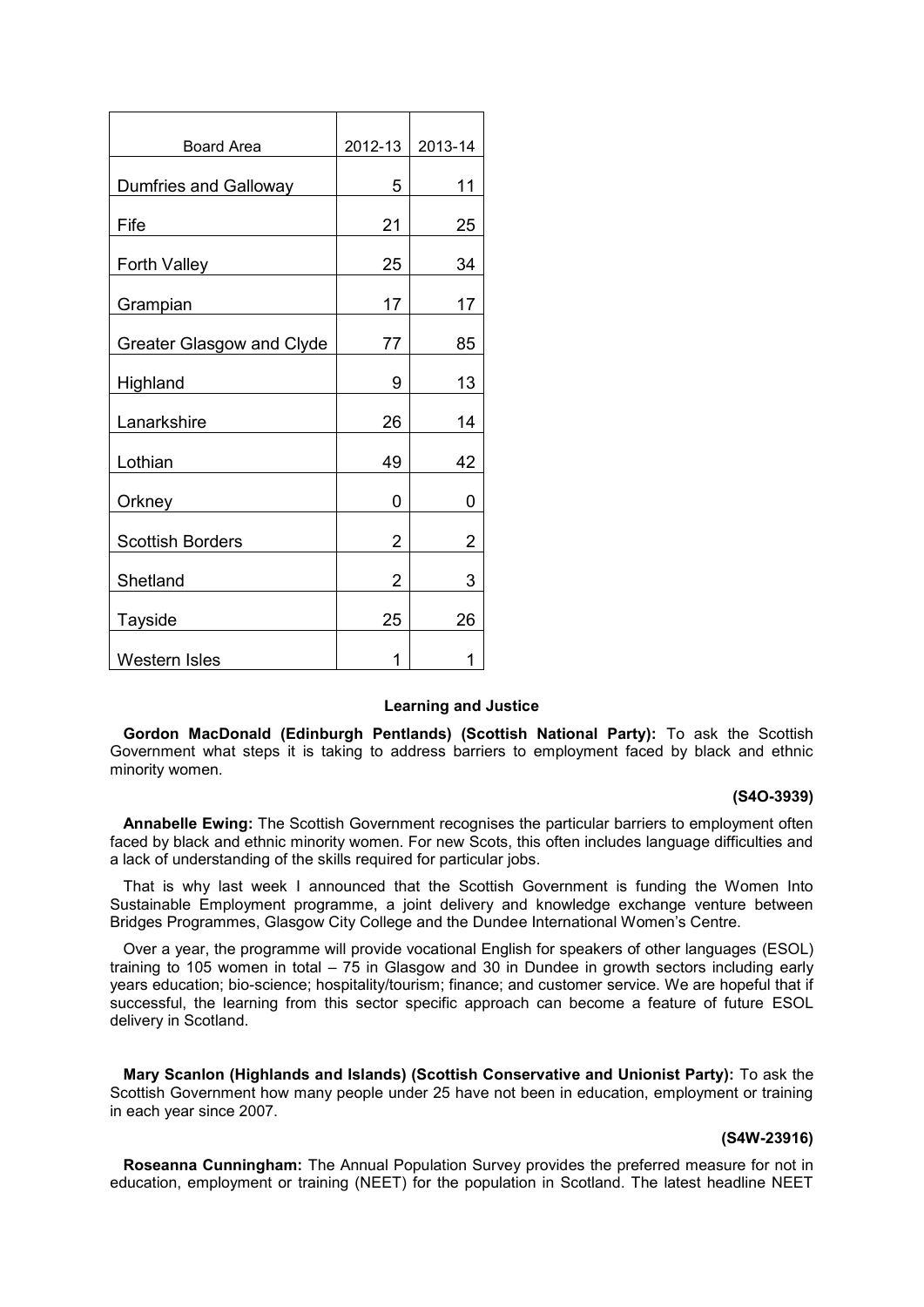estimates are published annually by the Scottish Government and cover the period from January to December 2013.

The following table provides the number of people not in education, employment or training for 16 to 24 year olds in Scotland from 2007 to 2013.

Levels of 16 to 24 year olds not in education, employment or training, Scotland, 2007-2013:

| Year | <b>NEET</b> level |
|------|-------------------|
| 2007 | 84,000            |
| 2008 | 88,000            |
| 2009 | 98,000            |
| 2010 | 104,000           |
| 2011 | 95,000            |
| 2012 | 90,000            |
| 2013 | 93,000            |

Source: Annual Population Survey, January to December 2013, Office for National Statistics.

Notes: 1. Figures rounded to the nearest thousand.

**Neil Findlay (Lothian) (Scottish Labour):** To ask the Scottish Government how many people have not been in education, employment or training in each year since 2007, broken down by age.

#### **(S4W-23938)**

**Roseanna Cunningham:** The Annual Population Survey provides the preferred measure for not in education, employment or training (NEET) for the population in Scotland. The latest headline NEET estimates are published annually by the Scottish Government and cover the period from January to December 2013.

The following table provides the number of people not in education, employment or training, broken down by the 16 to 24 year olds age group, in Scotland from 2007 to 2013.

Levels of 16 to 24 year olds not in education, employment or training (NEET), by year of age, Scotland, 2007-2013:

|      | 16 year | 17 year | 18 year | 19 year | 16-19 year |
|------|---------|---------|---------|---------|------------|
| Year | olds    | olds    | olds    | olds    | olds       |
| 2007 | 5,000   | 8,000   | 8,000   | 8,000   | 29,000     |
| 2008 | 5,000   | 6,000   | 11,000  | 9,000   | 30,000     |
| 2009 | 5,000   | 9,000   | 9,000   | 11,000  | 33,000     |
| 2010 | 6,000   | 7,000   | 11,000  | 12,000  | 36,000     |
| 2011 | 4,000   | 5,000   | 13,000  | 10,000  | 32,000     |
| 2012 | 5,000   | 5,000   | 11,000  | 12,000  | 33,000     |
| 2013 | 5,000   | 5,000   | 10,000  | 10,000  | 29,000     |

|      | 20 year | 21 year | 22 year | 23 year | 24 year | 20-24 year | 16-24 year |
|------|---------|---------|---------|---------|---------|------------|------------|
| Year | olds    | olds    | olds    | olds.   | olds    | olds       | olds       |
| 2007 | 9,000   | 11,000  | 12,000  | 10,000  | 13,000  | 55,000     | 84,000     |
| 2008 | 10,000  | 12,000  | 13,000  | 13,000  | 10,000  | 59,000     | 88,000     |
| 2009 | 10,000  | 13,000  | 12,000  | 16,000  | 13,000  | 64,000     | 98,000     |
| 2010 | 11,000  | 13,000  | 16,000  | 13,000  | 15,000  | 68,000     | 104,000    |
| 2011 | 10,000  | 12,000  | 12,000  | 17,000  | 12,000  | 63,000     | 95,000     |
| 2012 | 10,000  | 10,000  | 13,000  | 10,000  | 15,000  | 57,000     | 90,000     |
| 2013 | 13,000  | 13,000  | 15,000  | 12,000  | 12,000  | 64,000     | 93,000     |